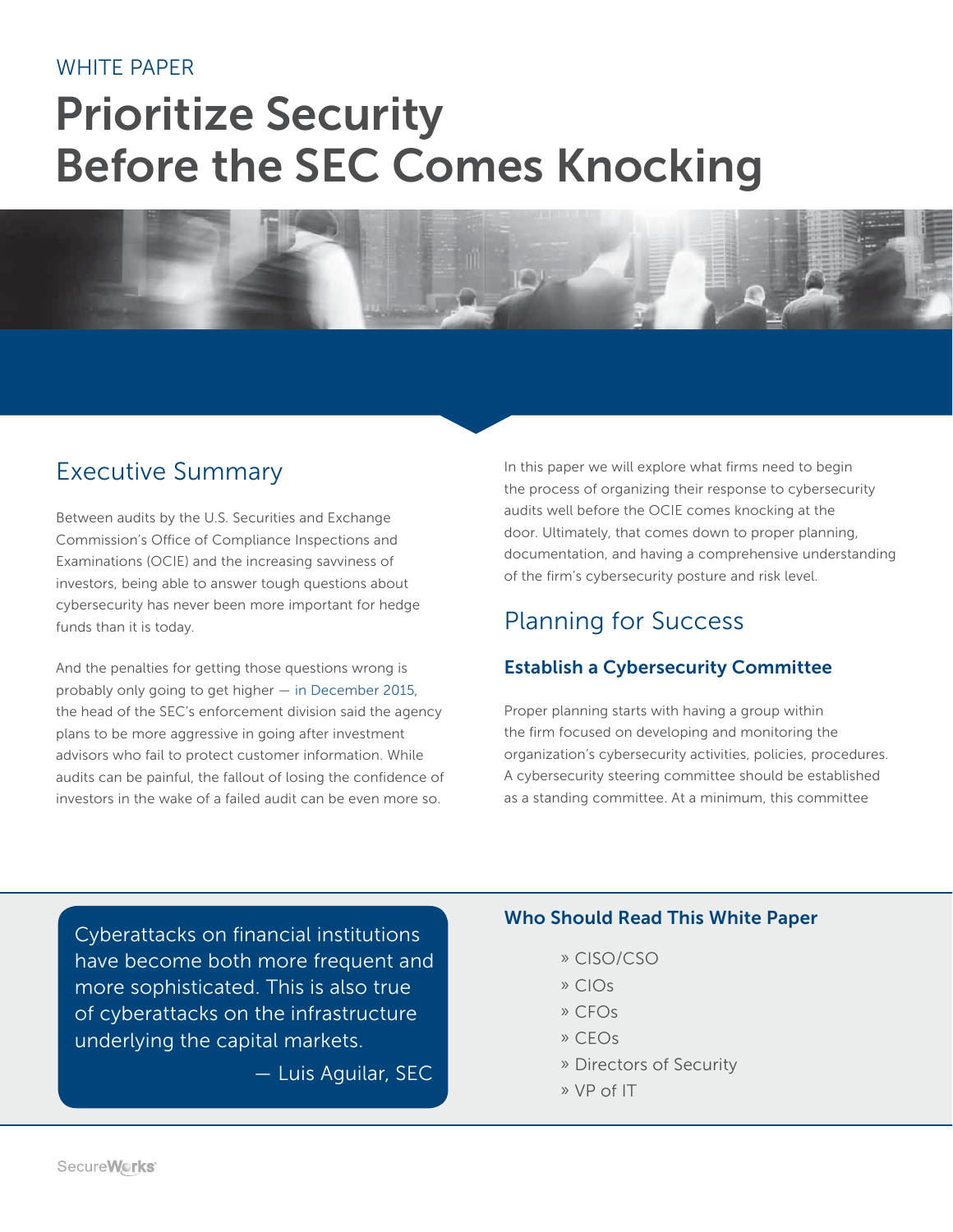should meet quarterly, and consist not only of people from the IT team, but also the CEO and other C-level executives such as the COO and CFO. This not only ensures that the top decision-makers understand the organizations strengths and weaknesses in cybersecurity, but also helps ensure executive buy-in when it comes time to discuss the cybersecurity budget and where money needs to be spent.

The committee should be able to answer fundamental questions related to cybersecurity, such as: what are the organization's critical assets; does the organization have an up-to-date incident response plan; what vulnerabilities exist in the IT infrastructure and how much risk do they pose; and what controls are in place to monitor and manage third-party vendors.

Having answers to those questions — and documenting both the answers and the processes for acquiring them  $-$  is critical for the leadership of hedge funds ahead of audit so they can guide the development of security strategy and address any gaps in the protection of systems and data. The OCIE has made it clear there will be a particular emphasis on what firms are doing to protect client information. With this in mind, the steering committee should know the location of all business data — regardless of whether it is located on premise or in the cloud — and ensure that it is properly classified according to its criticality to the business and that the appropriate protections are applied to it. In addition, it should examine policies related to access to data and network resources — something that must be tightly controlled and accounted for, from establishing and enforcing user rights and managing the lifecycle of user credentials as employees are hired and fired.

It is also crucial for committee members to stay abreast of the cybersecurity trends, compliance issues, and cyber threats impacting the organization. While the industry is highly competitive and firms may be hesitant to publicly share information related to cybersecurity, the Financial Services Information Sharing and Analysis Center (FS-ISAC), which can serve as an important resource for firms of all sizes. IT security providers can also provide cyber threat intelligence and consulting services that can help refine its strategy to defend itself.

#### **Conduct a Risk Assessment**

As noted above, a critical part of being ready for an audit is knowing where the firm stands in regards to cybersecurity risks. To do this, firms should undergo periodic cybersecurity risk assessments to test the effectiveness of their controls and pinpoint any vulnerable systems and data. This does not have to be done by the firm itself  $-$  there are a number of security firms that provide this kind of service. A security assessment can provide guidance on what specific risk factors to monitor over time to ensure actions can be taken if risks reach an unacceptable level.

The assessment should examine: the sensitivity, location, and classification of data; internal and external security threats; the existing security controls and processes in place; the fallout if systems were to be compromised; and the effectiveness of the governance framework. In addition to basic vulnerability scans of software and systems, assessments can also include penetration tests performed by third-party experts. Organizations should also make sure that whatever methods they use to test security controls are repeatable. Once the assessment is complete, the insight into the IT environment that has been gained can be used to guide a firm's security strategy going forward as well to identify any controls or policies that need to be updated or improved.

## Give the OCIE What It Wants

The most important subject of course to stay abreast of is exactly what it is the OCIE wants. Fortunately, the SEC has provided a list of priorities for organizations to use as a stepping stone. In January, the agency announced it will advance its efforts to examine the cybersecurity and compliance controls used by broker-dealers and investment advisers, particularly in regards to the testing and assessment of firms' implementation of procedures and controls. Going back to the ['National Exam Program](https://www.sec.gov/ocie/announcement/ocie-2015-cybersecurity-examination-initiative.pdf)  [Risk Alert'](https://www.sec.gov/ocie/announcement/ocie-2015-cybersecurity-examination-initiative.pdf) issued in September 2015, the OCIE cited governance and risk assessment; data loss prevention; access rights and controls; vendor management; training; and incident response as the critical areas it will focus on in its examinations.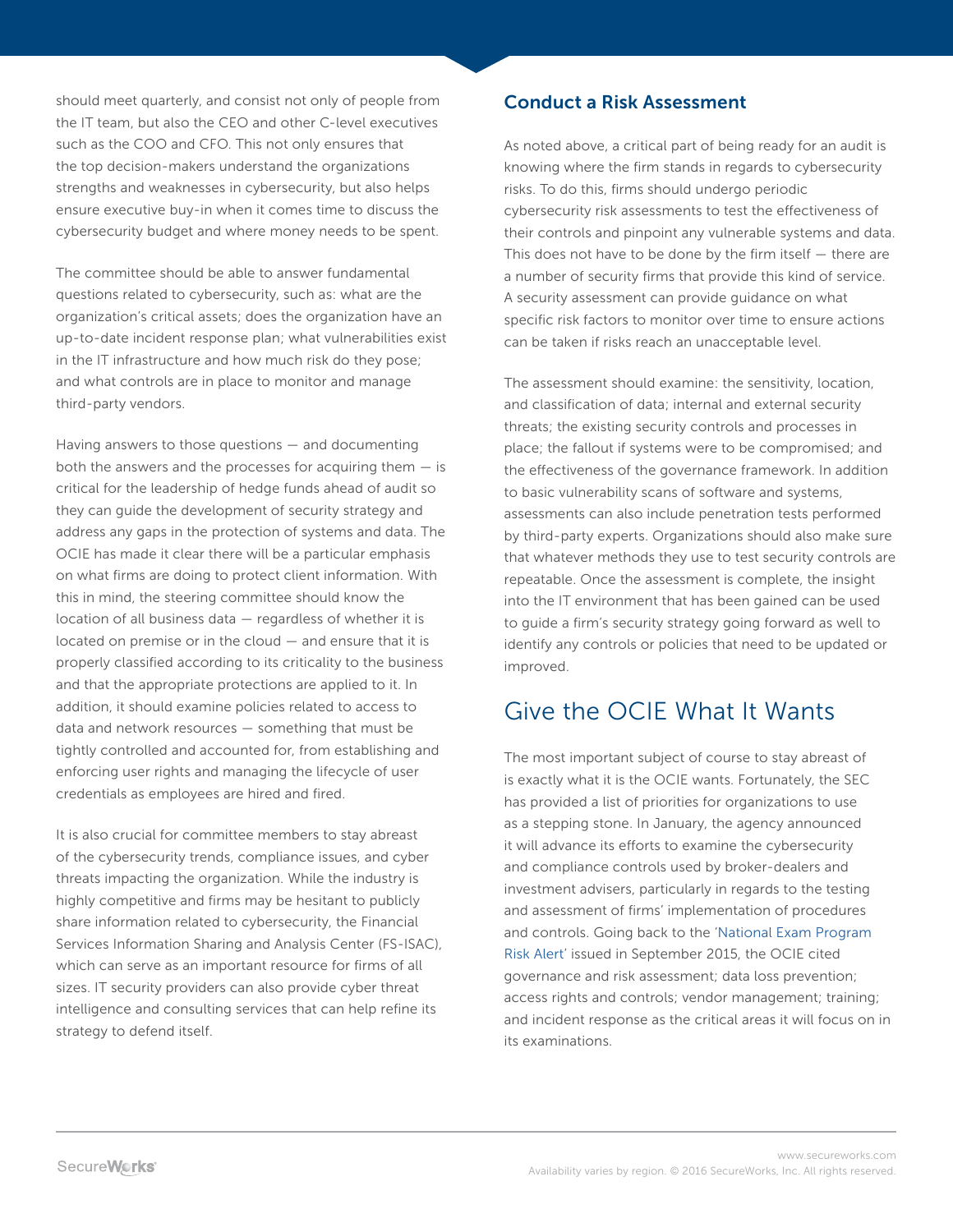#### **Governance and Risk Assessment**

In the area of governance and risk assessment, the SEC stated that examiners would be looking at whether firms have cybersecurity governance and risk assessment processes for each of the other five areas mentioned above, as well as whether firms effectively evaluate risks and whether their controls and risk assessment processes are tailored to their businesses. In addition, the examination may also focus on the level of communication to and involvement of senior management and boards of directors in cybersecurity. Meeting the requirements of that part of the exam means having a formalized process for regularly reporting cybersecurity information to the board of directors, and firms would be wise to ensure these reports include key metrics and information about any actions related to policy changes or governance. In addition, the OCIE may require board minutes or reports related to cybersecurity and information regarding lines of responsibility in the organization related to the handling of cybersecurity planning and response, and organizations should be ready to supply those.

#### **Protecting Data**

With the SEC's stated emphasis on protecting data, data loss prevention is especially critical. Well before an audit, a firm should inventory its data and make sure it is classified with respect to its business value and what the impact to the business would be if the data were to be leaked. The OCIE will assess whether a firm is able to monitor data flowing to external sources. To address this, hedge funds should deploy data loss prevention technology that can monitor the movement of data and apply protections based on the data's classification.

Part of any data protection strategy is the assigning of access privileges. Due to the sensitive nature of the information, multi-factored authentication should be a standard best practice for the industry. A multi-factor authentication approach uses two or more independent credentials to authenticate a user: something the user knows (such as a password), something the user has (e.g. a security token), and something the user is (e.g. biometric verification). A firm's access control policies should take into account the various roles and job responsibilities of the users. Organizations should also segment their networks

to ensure sensitive systems and data are not exposed to vendors and employees that should not be granted access.

As always, information related to access controls should be well documented. This includes evidence of policies and procedures addressing topics such as updating or terminating access rights due to personnel changes, the tracking of access rights, and the process of getting management approval for any changes in privileges.

#### **Vendor Management**

Just as the front door is not the only way to break into a building, a direct attack is not the only way to compromise security at a hedge fund. Third-party vendors are also attractive targets for hackers as well. According to the OCIE, examiners may want to analyze how firm's monitor and oversee vendors, their approach to contract terms, and whether they exercise due diligence in their choice of partners. In preparation for an audit — and in the name of understanding their true risk — firms should closely review how they handle the vendor management process. Specifically, the OCIE notes in its Risk Alert that examiners may be interested in contractual terms related to thirdparty vendors that access a firm's networks or data, as well as sample documents or notices required of vendors in the event of significant changes to the vendors' systems or services that may have a security impact on a firm's data.

Remember that not all vendors have the same risk profile, so the approach should be tailored to the individual risk level of the vendor, which could be influenced by facts such as the country the vendor is located in and the level of access the vendor has to a firm's systems and network.

#### **Training**

Training employees to spot cyber threats and policy violations can serve as a force multiplier when it comes to protecting a company. After a firm has established a cybersecurity policy, it is critical for employees and others who access its network to be trained not only on the policy itself, but the identification of cyber threats such as suspicious emails and social engineering. Firms should be ready to provide examiners with the details of their training program, how it works, and any metrics that demonstrate its effectiveness.